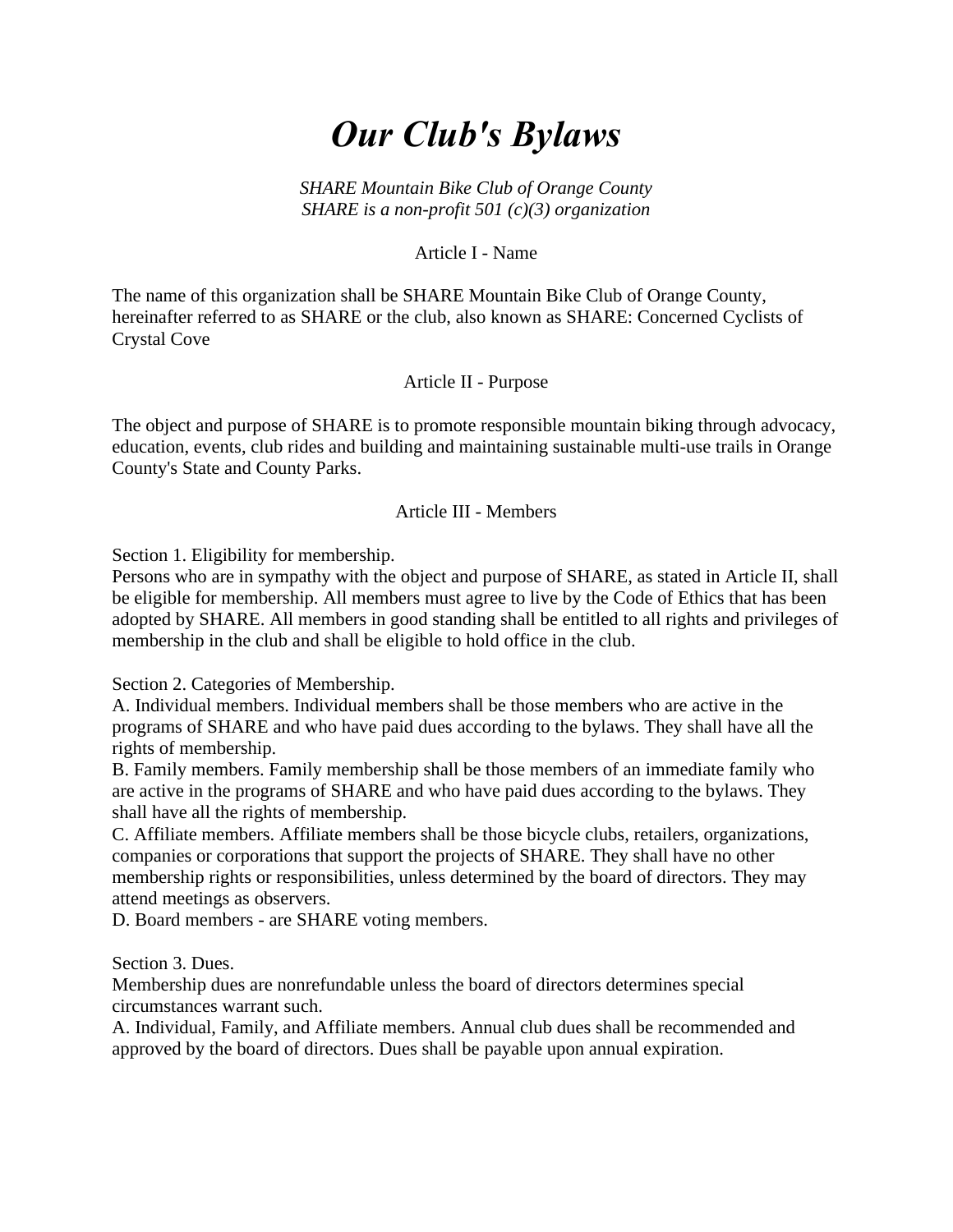Section 4. Delinquency of dues.

Dues shall be due and payable as stated in Section 3 of this Article. A member shall be considered in good standing when dues are paid on time. Dues shall be delinquent and the member identified as lapsed one (1) month after dues are due. If dues are not paid within two (2) months after the due date, membership is expired and membership shall be forfeited. Lapsed and expired members shall not have voting rights.

Section 5. Application for membership. Membership will be handled by IMBA through their Chapter Registration website <http://www.imba.com/membership>

Membership renewal will be managed through IMBA Chapter program.

Potential members of SHARE must agree to abide by the Code of Ethics and the object and purpose as stated in Article II. An individual, organization, or corporation not approved for membership shall be notified by the secretary as to the reasons.

Applications refused by the board of directors may be resubmitted after a period of six (6) months.

Section 6. Resignation.

Members may resign in good standing by sending a letter of resignation to the secretary, before dues have become delinquent.

Section 7. Voting.

General membership shall be entitled to one vote per each category of membership for the election of officers and other issues as determined by the board of directors. General membership shall not have a vote on general issues at the SHARE monthly meetings.

#### Article IV - Officers

Section 1. Officers.

The elected officers of SHARE shall be president, a vice-president, a secretary, and a treasurer. They shall be elected by an annual election and nominations shall be made by the general membership. All officers shall be elected by a majority of the votes via an electronic election and shall serve a term of two (2) years. President and secretary positions shall be elected every even year (example 2018). Vice-president and treasurer shall be elected every odd year (example 2019).

Section 2. Duties of Officers.

A. President. The president shall be the chief executive officer of SHARE, and shall: serve as chairman of the board of directors; preside at all the club meetings and board meetings; shall be the SHARE representative or appoint a representative, at the meetings of any organization of which the club s a member; have the power to appoint special committees subject to the approval of the board of directors; be responsible for maintaining good public relations with the community; be granted reimbursement for any expenses incurred in the performance of his duties and for any membership dues in other organizations; and be ex officio a member of all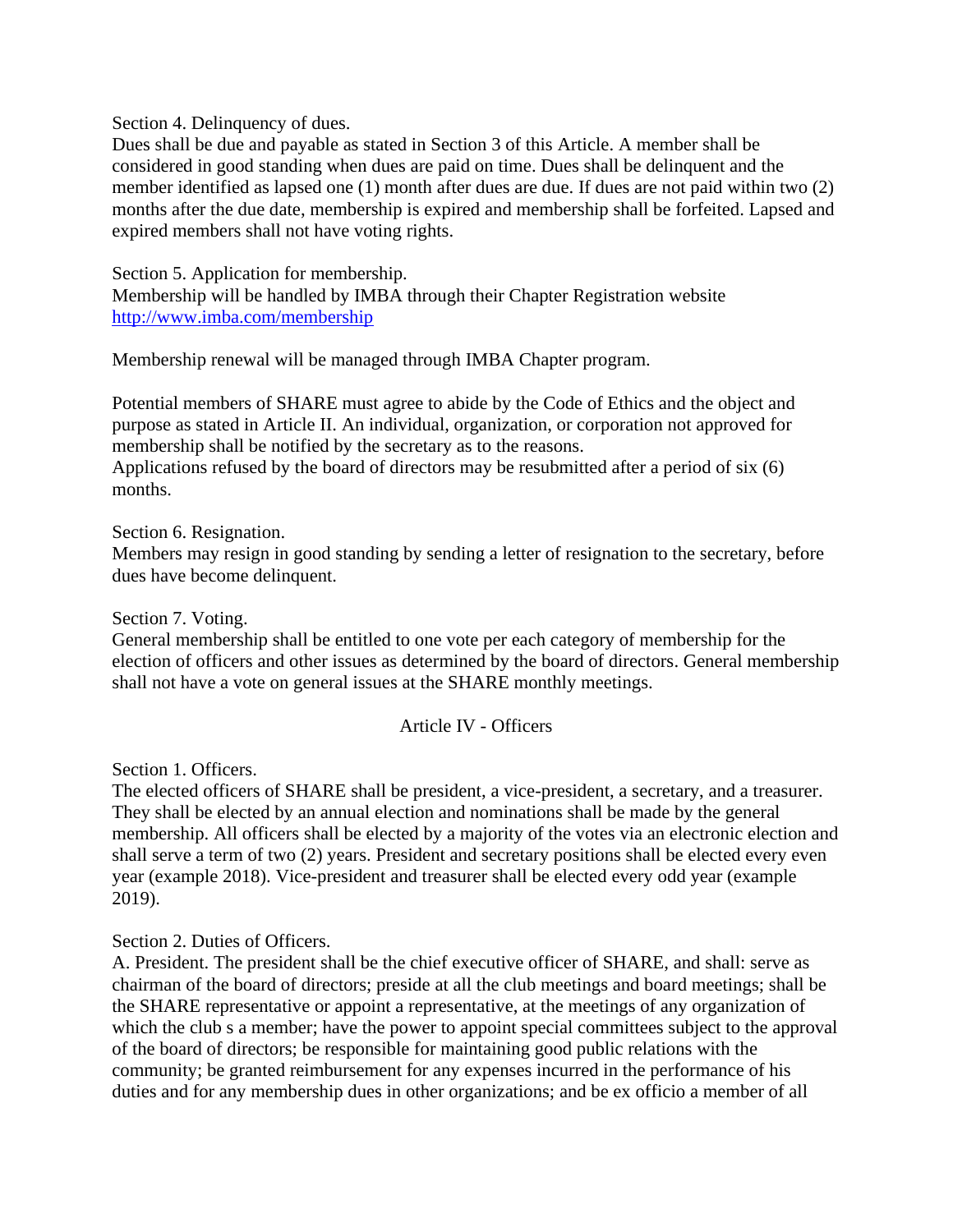committees.

B. Vice President. The vice-president shall assume the duties of president in the absence of the president, and shall serve as assistant to the president in his efforts for the good of the organization. The vice-president shall chair meetings of the board of directors in the absence of the president, and shall assume the office of president in the event of resignation, disability, or death of the president.

C. Secretary. The secretary shall be responsible for recording, preparing and making available the minutes from the meetings. The secretary shall be responsible for sending notices of meetings, and shall be responsible correspondence. Secretary shall oversee the webmaster and social media activities. The secretary shall make amendments to the bylaws as directed by the board of directors.

D. Treasurer. The treasurer shall be responsible for the collection of dues, and for receipt and deposit of financial contributions and income into accounts at such banks and financial institutions as the board of directors shall direct. The treasurer shall keep accurate records of monies received and expended and shall make a financial report at regular meetings. The treasurer shall submit a yearly budget for adoption by the board of directors, at such time as the board of directors shall direct. The treasurer shall ensure that SHARE maintains compliance with California State and Federal statutes raising and spending funds and reporting income and expenditures. The treasurer will file the necessary forms to maintain our non-profit status. A report shall be provided at the monthly membership meetings and/or upon request of the president.

#### Section 3. Vacancies.

A vacancy occurring in any office shall be filled as soon as possible by appointment by the president. Until the vacancies are filled, the president shall divide the duties of the vacated office among the other board members. All appointments shall be ratified by a simple majority of the officers.

#### Article V - Meetings

Section 1. Year of operation.

The year of the organization is based on the calendar year. It shall commence January 1 and end on December 31.

Section 2. Regular meetings.

Regular meetings are held monthly. Meeting notice shall be given to members at least five (5) days prior to the date of the meeting. Notice shall include specific business to be conducted at the meeting.

Section 3. Annual meeting.

The monthly meeting February shall be known as the annual meeting for the purpose of election of officers and directors, receiving reports of officers, the board of directors and committees, and for any other business which shall properly come before the meeting.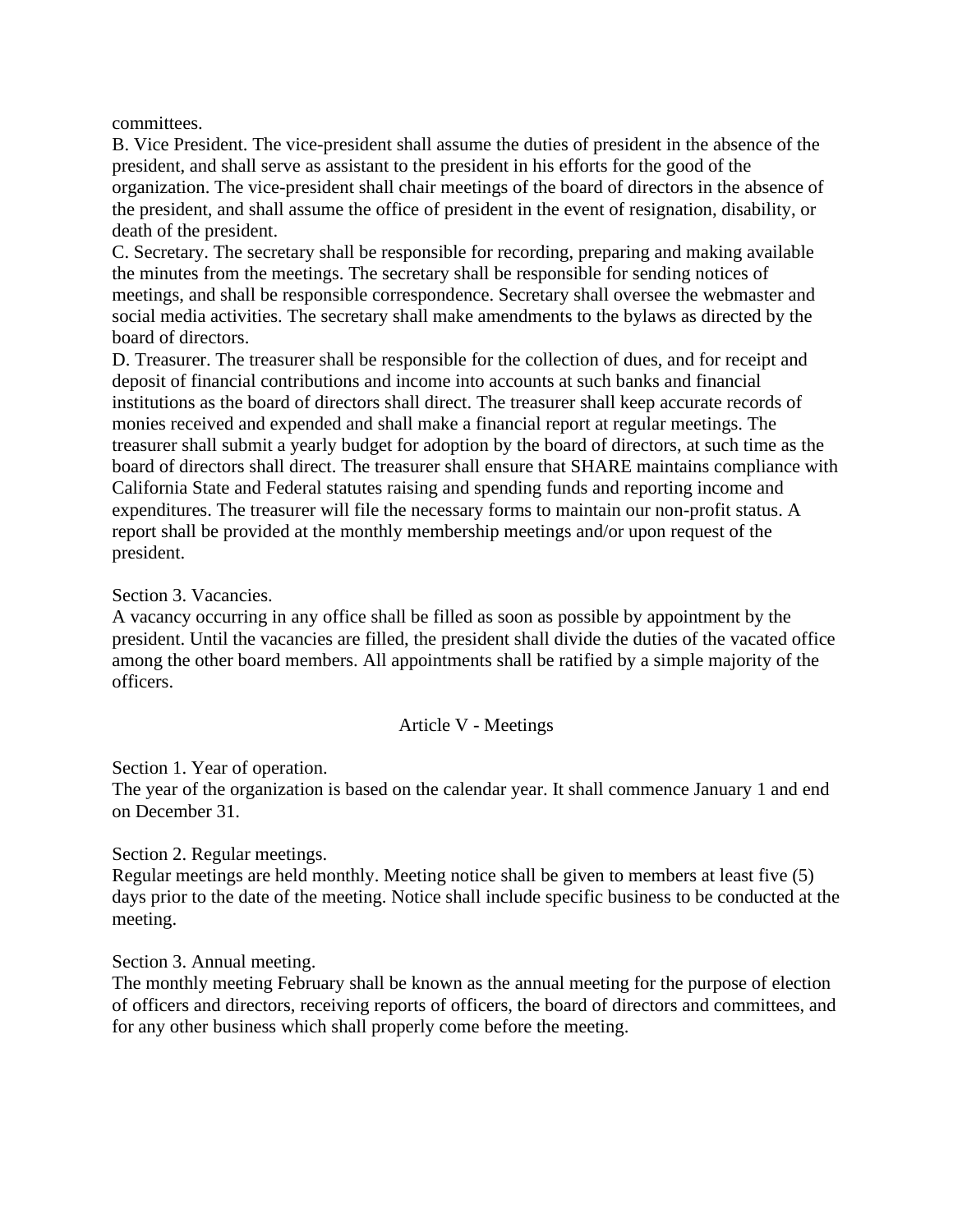Section 4. Special meetings.

Special meetings of the membership may be called by the president, or a majority of the board of directors. Notice shall include specific business to be conducted at the meeting.

Section 5. Board of Directors meetings.

The board of directors shall meet as needed. Members and nonmembers may be invited by the board of directors to appear for purposes of reports and receipt of other information.

Section 6. Quorum. The quorum for regular meetings, special meetings and meetings of the board of directors shall be at least five (5) board of directors or three (3) officers.

# Article VI - Board of Directors

# Section 1. Composition.

The board of directors shall consist of nice (9) positions. In addition to the elected officers, the SHARE board of directors shall consist of the director of park representatives, director of volunteers, director of communications (social media), director of rides, and one at-large director position. All non-officer positions shall be annually appointed by the president and ratified by simple majority of the officers. Vacancies occurring in any office shall be filled as soon as possible by the appointment of the president and the ratification by simple majority of the officers. Duties of any long term vacancy shall be divided between current directors until the vacancy is filled.

# Section 2. Responsiblities.

The board of directors shall have the power to conduct the business of the organization, except that which is retained by the membership as provided by these bylaws. All board members shall have one vote with respect to board matters on which a vote is required. The board of directors shall be responsible for adoption of the annual budget. Meetings of the board of directors shall be provided in Article V, Section 6.

#### Section 3. Financial Approval Authority.

Officers shall have the authority to approve up to \$250.00 for expenditures as needed to conduct the business of the organization. Notification of the expenditures shall be given to the president and the treasurer. All other expenditures shall be approved by the board of directors.

# Section 4. Vacancies.

A vacancy occurring in any position shall be filled as soon as possible by appointment by the president. Until vacancies are filled, the president shall divide the duties of the vacated position among the other board members.

# Article VII - Committees

Section 1. Special Committees.

Special committees may be created and terminated by the president or the board of directors as needed. Typical special committees are as follows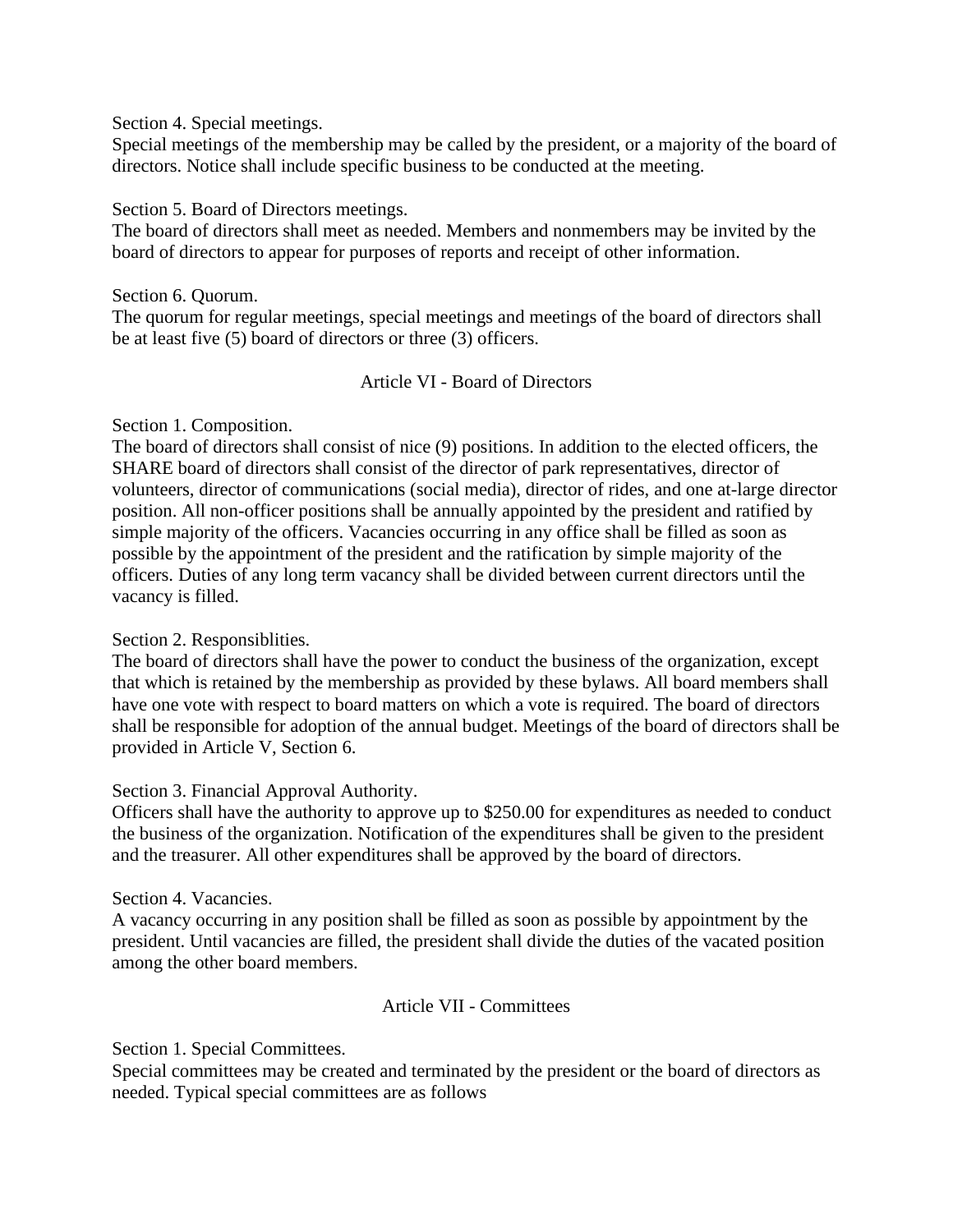A. Club Rides. The ride coordinator shall plan and coordinate SHARE club rides. The ride coordinator shall coordinate local rides as well as out of town rides and shall announce the rides via email to SHARE membership. The ride coordinator will work with the general membership to determine the interests and service the members to the types of rides that will be planned, i.e. womens' only rides, beginner clinics, night rides, etc. The ride coordinator shall work with the webmaster to post rides on the SHARE calendar. A report shall be provided at the monthly membership meetings and/or upon request of the president.

B. Events/Activities. The events committee shall plan and coordinate all SHARE special activities and events. The events committee shall work with other committees and officers as appropriate, i.e., volunteer coordinator, webmaster, sponsorship coordinator, etc. A report shall be provided at the monthly membership meetings and/or upon request of the president.

C. Membership. The membership committee shall encourage new membership and encourage renewal of memberships. The membership coordinator shall coordinate activities with IMBA and may distribute membership items specific to SHARE. The membership coordinator shall partner with IMBA on membership database and email lists. Other activities may include: keeping the president, the ride coordinator and the volunteer coordinator updated with new member emails, and forwarding the online registration to the treasurer. A report shall be provided at the monthly membership meetings and/or upon request of the president.

\* Park Representatives. The director of park representatives will lead the park representatives. Park representatives shall be liaison between park management and SHARE. Together with the park rangers, they will identify and coordinate projects. The park representatives shall coordinate any SHARE events in their park and coordinate dissemination of information via the traveling information booth and the SHARE website. A report shall be provided at the monthly membership meetings and/or upon request of the president. As needed, the PR shall coordinate the trail assistance/patrol program for their prospective parks. It is SHARE's intention to have a park representative in each of the following State and County parks

\* Aliso and Wood Canyon Wilderness Park

\* Caspers Regional Park

- \* Chino Hills State Park
- \* Crystal Cove State Park El Moro Canyon
- \* Irvine Open Space
- \* Laguna Coast Wilderness Park
- \* O'Neill Regional Park
- \* Peters Canyon Regional Park
- \* Santiago Oaks Regional Park
- \* San Onofre State Park
- \* Whiting Ranch Wilderness Park

D. Public Relations. The public relations committee shall review anything that the public will see or hear, before it is released. Written material will need to be in line with SHARE's object and purpose as stated in Article II. The public relations committee shall keep SHARE members informed of events, activities, and other information as it relates to mountain biking in Orange County. This can be done electronic mail or a newsletter. A report shall be provided at the monthly membership meetings and/or upon request of the president.

E. Sponsorships. The sponsorship committee shall seek out potential sponsors and service them. This committee shall act as the liaison between SHARE and the sponsors. The sponsorship committee shall keep records of terms of sponsorships and notify appropriate SHARE entities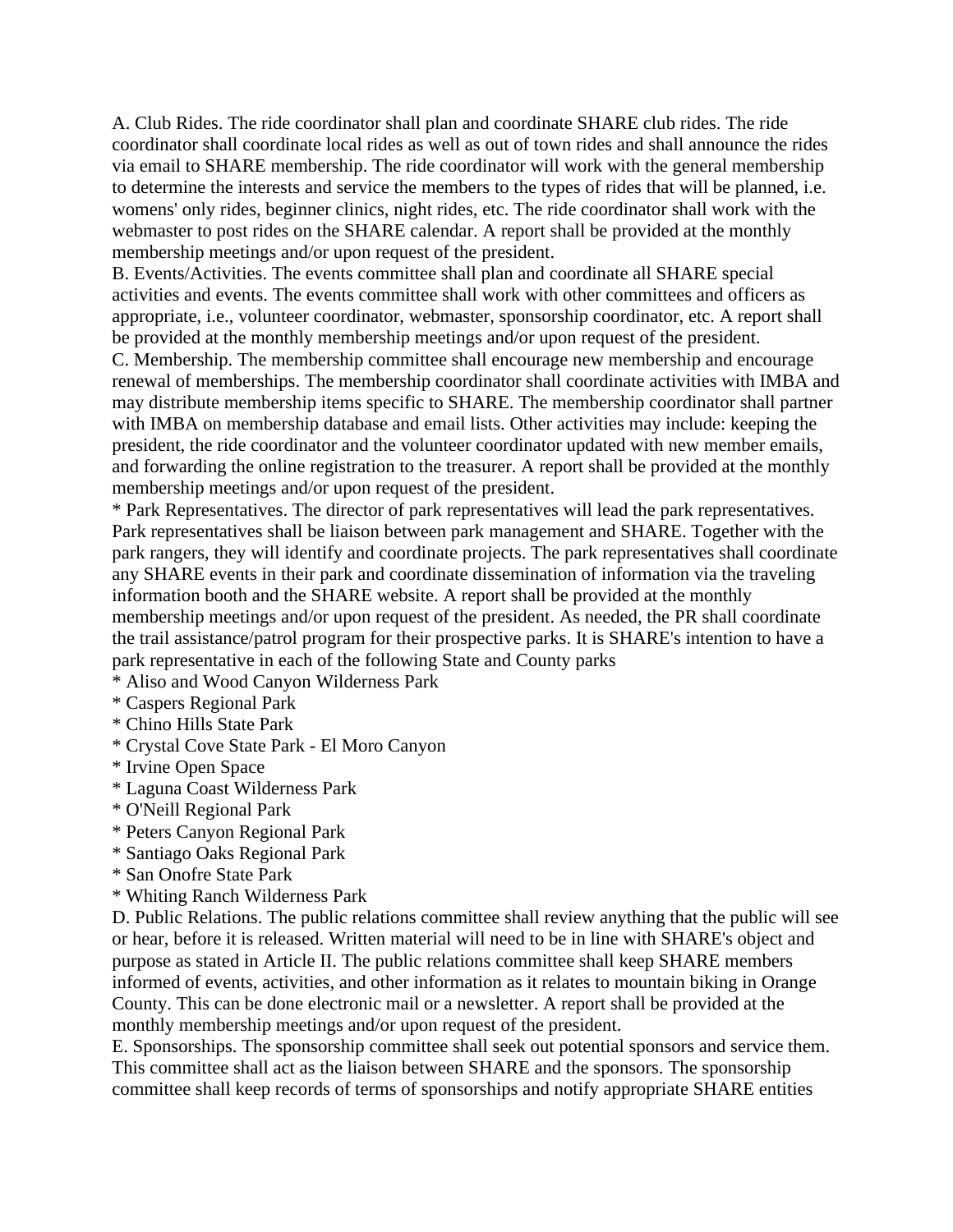when sponsorship periods expire. A report shall be provided at the monthly membership meetings and/or upon request of the president.

F. Volunteers. The volunteer coordinator shall keep track of volunteer hours and coordinate volunteer recognition activities. He/She shall recruit and coordinate the volunteers for SHARE events and assist the park representatives in recruitment of volunteers for park projects such as trail work. A report shall be provided at the monthly membership meetings and/or upon request of the president.

G. Web Site and Social Media. The webmaster shall design and maintain SHARE's web site and maintain SHARE's social media presence. He/She shall work with other SHARE committees as appropriate. The webmaster shall be responsible for interfacing with the hosting company and the renewal of SHAREmtb.com domain name registration. A report shall be provided at the monthly membership meetings and/or upon request of the president. The webmaster shall suggest and implement emerging technologies. Special committees may be created by the president or the board of directors.

Section 2. Appointment

Except as provided elsewhere in these bylaws, the president shall appoint the chairman and members of the special committees with the approval of the board of directors.

Article VIII - Discipline

Section 1. General membership.

Any member of the club may be suspended or have his/her membership revoked for misconduct in his/her relations with the club or for conduct which is detrimental to the welfare of the club as a whole or failure to represent the club in a manner in keeping with the purpose of the club, as specified in Article II, or the Code of Ethics. removal shall be accomplished by a majority of the board of directors. Club dues shall not be refunded.

Section 2. Officers/Board of Directors.

Any club officer or member of the board of directors may be removed from his/her position for failure to fulfill the duties of that position or failure to represent the club in a manner in keeping with the purpose of the club, as specified in Article II, or the Code of Ethics. removal shall be accomplished by a majority of the board of directors.

Article IX - Parliamentary Authority

The rules contained in the current edition of Robert's Rules of Order Newly revised shall govern SHARE in all cases to which they are applicable and in which they are not inconsistent with these bylaws and any special rules of order the organization may adopt.

Article X - Diversity and Inclusion

Discriminating against or harassing people because of their race, ethnicity, religion, disability, gender, nationality, and actual or perceived sexual orientation or gender identity by members are